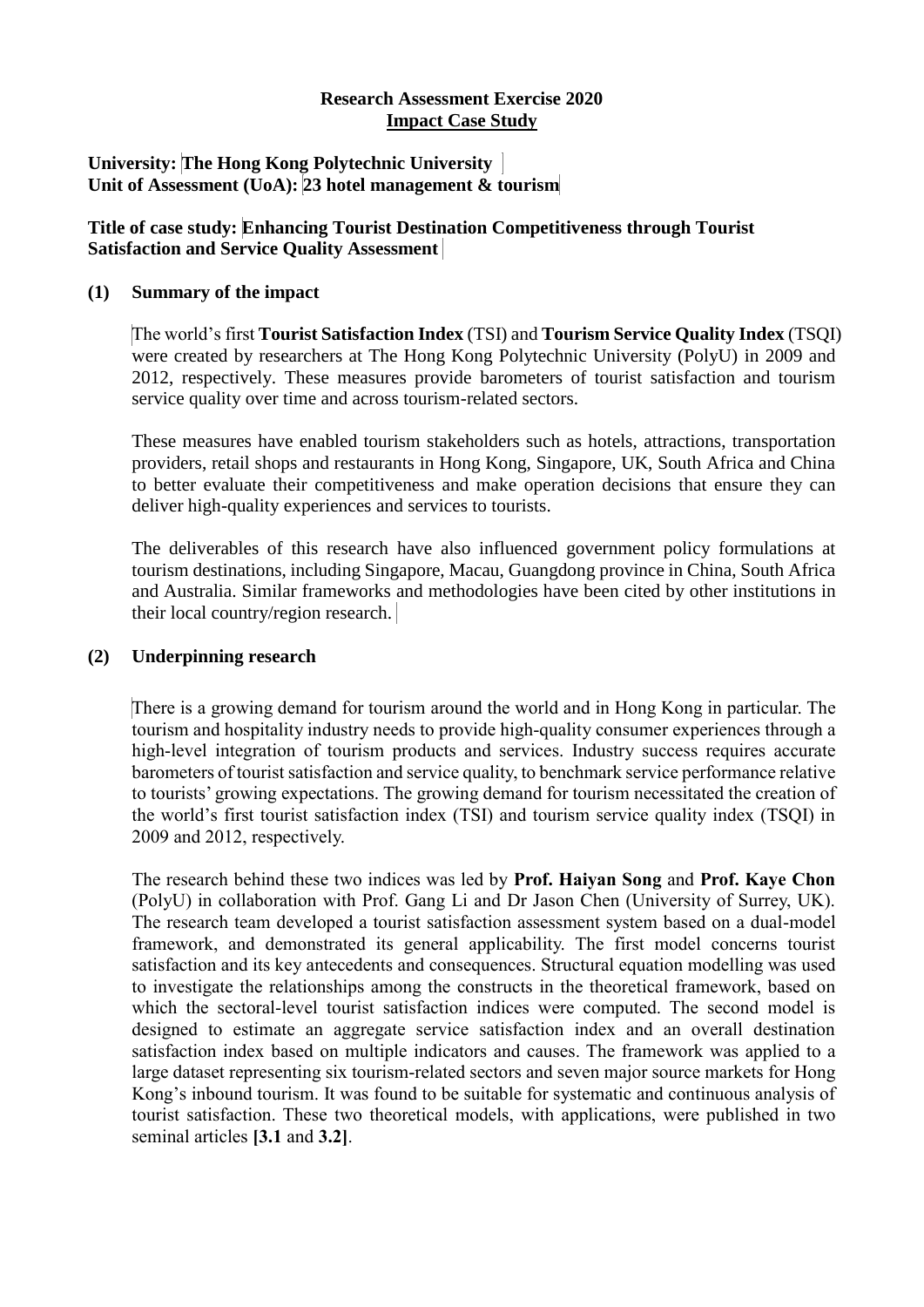The PolyU TSI framework is also applicable to other destinations where tourism is an important sector of the economy. For example, the framework has been applied to analyse the satisfaction levels of Chinese tourists **[3.3, 3.4** and **3.5]** and African tourists **[3.6]**.

# **(3) References to the research**

- 3.1 Song, H., G. Li, R. Veen and J. Chen (2010). Assessing Mainland Chinese Tourists' Satisfaction with Hong Kong using the Tourist Satisfaction Index. *International Journal of Tourism Research,* 13(1), 82-96.
- 3.2 Song, H., van der Veen, R., Li, G., & Chen, J. L. (2012). The Hong Kong tourist satisfaction index. *Annals of Tourism Research*, *39*(1), 459–479.
- 3.3 Li, G., H. Song, J. Chen and D. Wu (2012). Comparing Mainland Chinese Tourists' Satisfaction with Hong Kong and the UK Using Tourist Satisfaction Index. *Journal of China Tourism Research*, 8(4), 373-394.
- 3.4 Song, H and M. Zhu (2012). Evaluating Tourists' Satisfaction Based on the Tourist Satisfaction Index: A Case of Hong Kong. *China Management Studies, 7*(1), 52-66.
- 3.5 Chen, Y., Schuckert, M., Song, H., & Chon, K. (2015). Why can package tours hurt tourists? Evidence from China's tourism demand in Hong Kong. *Journal of Travel Research*, 55(4), 427–439.
- 3.6 Saayman, M, G. Li, M. Uysal and H. Song (2018). Tourist Satisfaction and Subjective Well-Being: An Index Approach. *International Journal of Tourism Research*, 20(3), 388-399.

### *Grants received from The Hong Kong Polytechnic University for the above research***:**

- 1) PolyU Tourist Satisfaction Index and PolyU Service Quality, 2012-2016, HK\$1,700,000 (Representative Co-Principal Investigator: Prof. Haiyan Song; Co-Principal Investigator: Prof. Kaye Chon; Project Account: 1-ZVA5)
- 2) Tourist Satisfaction and Service Quality Assessment, 2016-2020, HK\$400,000 (Representative Co-Principal Investigator: Prof. Haiyan Song; Co-Principal Investigator: Prof. Kaye Chon; Project Account: 1-ZVHU).

# **(4) Details of the impact**

After the release of TSI and TSQI reports by PolyU **[5.1**, **5.2]**, the two indexes have attracted extensive media coverage **[5.3]**. The index system is universally applicable to any destination and is comparable between destinations and for the same destination over time. Therefore, it provides an effective tool for evidence-based, consumer-centric destination management and marketing. It helps destinations realize their competitive positions in the contemporary turbulent environment, produce effective marketing and management strategies, and revise their strategies according to the TSI/TSQI score changes. In addition, the TSI/TSQI help governments/business allocate marketing resources efficiently to the key markets based on their different levels of TSI scores. The continuous monitoring of TSI/TSQI assists government agencies in monitoring the development of various tourism-related sectors and provide necessary industrial regulation or policy support. Moreover, the TSI/TSQI assisted tourism investors in identifying the most promising areas for investments, reducing the investment risks and enhancing their confidence in the investment decision making.

#### **Examples:**

*Cape Town Tourism, South Africa* - The developed TSI system has been adopted by multiple Destination Management Organizations (DMOs) and governments, including Hong Kong, Macau, Singapore, South Africa (i.e. Cape Town) **[5.4, 5.5, 5.6]**. Cape Town Tourism adopted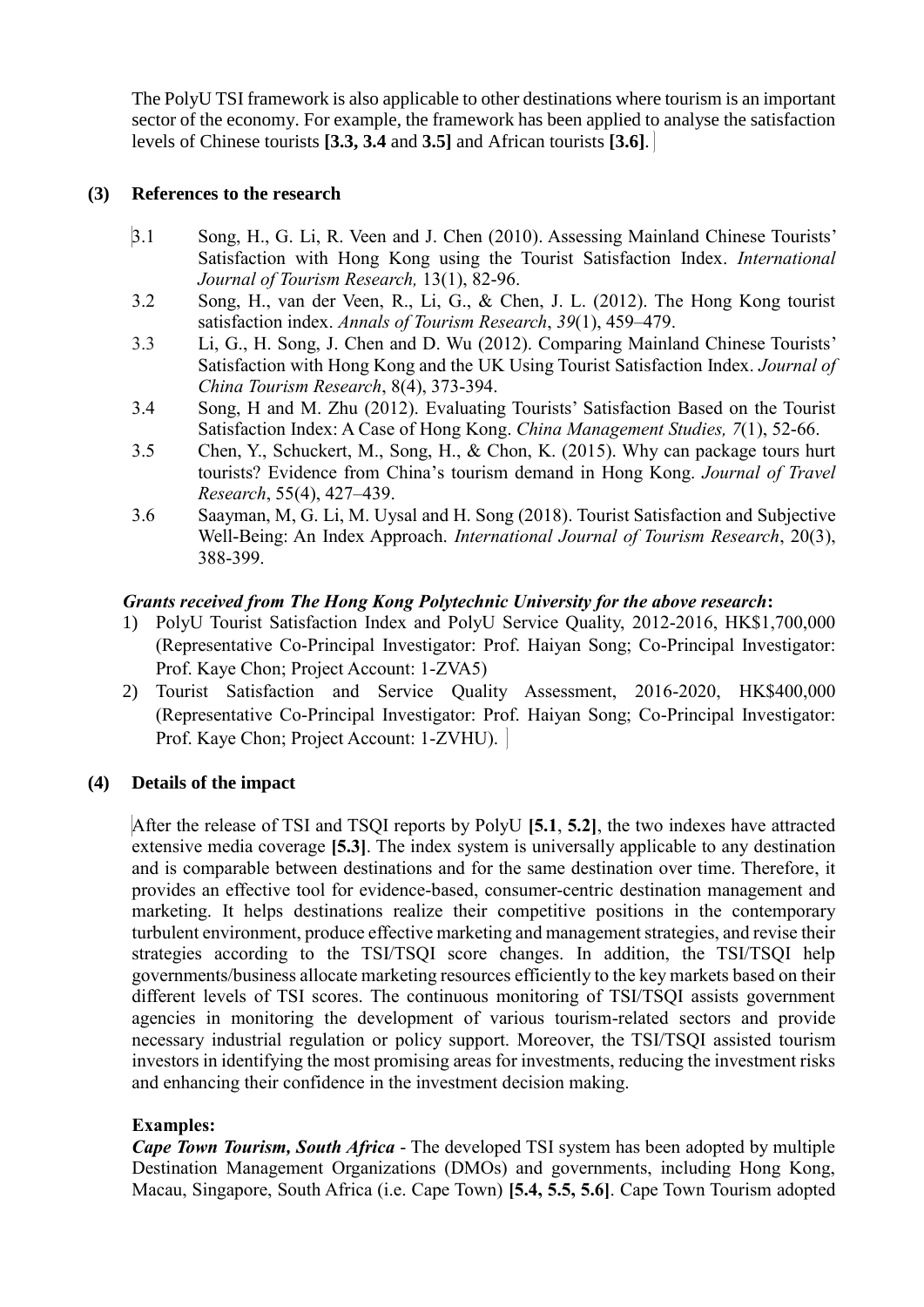the TSI system for the period from 2014 to 2017 to benchmark and evaluate visitor satisfaction across different target markets in order to improve visitor experience. As noted by Mr Enver Duminy, CEO at Cape Town Tourism, "The Visitor Satisfaction Index has proven a valuable resource in shaping our strategies. The factor has served as a barometer of visitor satisfaction that identifies the relative importance of elements that contribute to people's experience while visiting the city. This study has proven essential in understanding, benchmarking and evaluating visitor satisfaction across different target markets and Cape Town Tourism has been wellequipped with the data and insights that will drive an improved visitor experience" **[5.7]**.

*Guangdong Province, China* - The TSI system was also implemented by Guangdong Provincial Tourism Bureau, known as Guangdong TSI (GDTSI), to monitor and assess tourists' satisfaction with tourism services in all 21 cities of the province. The study was jointly conducted by Sun Yat-sen University, PolyU and Guangzhou University from September 2013 to September 2014 to investigate tourists' satisfaction of different tourism-related industries (including accommodation, restaurants, tourist spots, travel agencies and retail business). The outcomes of TSI informed the authority of the marketing resource allocation, tourism strategy in improving service quality **[5.8]**.

*China National Tourism Office (CNTO)* **–** CNTO's London Office commissioned the research team to adopt this framework for the British outbound tourism to China. The outcome showed that British tourists were most satisfied with accommodation in China with a satisfaction index of 76.94, followed by attraction (74.40), whereas they were least satisfied with travel agencies (73.06). These results helped CNTO to formulate the new marketing strategy such as further promoting Chinese cultural attractions to the British market and facilitating some training for Chinese inbound travel agencies **[5.9]**.

*Wharf Hotels* **-** Another example is that the TIS/TQSIs have been used as benchmarks for individual businesses in their operation. The TSI/TSQI reports from 2009 onward have consistently identified the overall satisfaction level with all hotels in Hong Kong by tourists from mainland China are generally lower than their western counterparts. In realising the different expectations and needs that mainland tourists have of hotel services, the Wharf Hotels that operate the luxury Niccolo Hotels collection, including The Murray, Hong Kong, a Niccolo Hotel, and the premium hotel brand, Marco Polo Hotels across Asia - utilised this information in their submission for the Hong Kong Management Association Quality Awards in 2017, and subsequently for the ongoing implementation of their quality improvement programmes. These programmes include; the introduction of the "Voice of the Customer" through ReviewPro - an online measurement tool that tracks social media feedback in 45 languages across 200 platforms; improving their customer relationship management through their DISCOVERY loyalty programme and assessing the needs and expectations of the international travellers, especially the mainland visitors. The PolyU TSI/TSQI also led the Hotel to develop the Bold Recovery programme with a view to better managing the customer complaints and service recovery. In the manpower management system, Wharf Hotels also introduced a Putonghua requirement in their employee performance assessment system. These have led to the implementation of a number of continuous improvement programmes in the company. **[5.10]**.

# **(5) Sources to corroborate the impact**

- 5.1 Press Releases by School of Hotel and Tourism Management (SHTM), PolyU: PolyU Releases Report on 2015 Tourist Satisfaction and Tourism Service Quality Indices [https://www.polyu.edu.hk/web/en/media/media\\_releases/index\\_id\\_6225.html](https://www.polyu.edu.hk/web/en/media/media_releases/index_id_6225.html)
- 5.2 Report on TSI & TSQI (2015, 2016)
- 5.3 Media coverage on TSI & TSQI